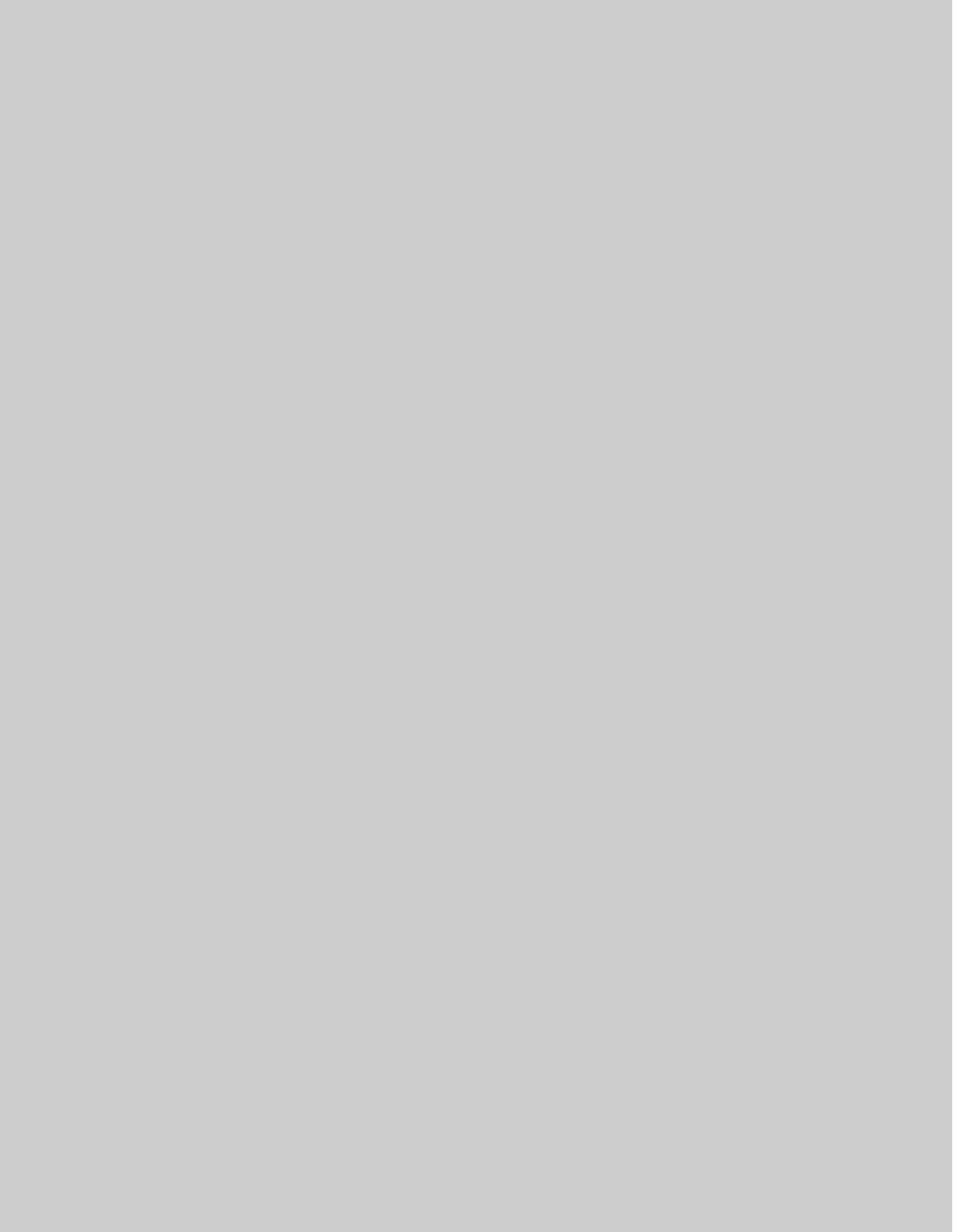# **APPENDIX** E

# **Commissioners' voting on recommendations**

In the Medicare, Medicaid, and SCHIP Benefits Improvement and Protection Act of 2000, the Congress required MedPAC to call for individual Commissioner votes on each recommendation, and to document the voting record in its report. The information below satisfies that mandate.

# **Chapter 1: Context for Medicare spending**

No recommendations

# **Chapter 2: Assessing payment adequacy and updating payments in fee-for-service Medicare**

# **Section 2A: Hospital inpatient and outpatient services**

**2A-1** The Secretary should add 13 DRGs to the post-acute transfer policy in fiscal year 2004 and then evaluate the effects on hospitals and beneficiaries before proposing further expansions.

*Yes: Burke, DeBusk, DeParle, Durenberger, Feezor, Hackbarth, Muller, Nelson, Newhouse, Raphael, Reischauer, Rosenblatt, Rowe, Smith, Stowers No: Wolter*

*Not voting: Wakefield*

**2A-2** The Congress should enact a low-volume adjustment to the rates used in the inpatient PPS. This adjustment should apply only to hospitals that are more than 15 miles from another facility offering acute inpatient care.

*Yes: Burke, DeBusk, DeParle, Durenberger, Feezor, Hackbarth, Muller, Nelson, Newhouse, Raphael, Reischauer, Rosenblatt, Rowe, Smith, Stowers, Wakefield, Wolter*

- **2A-3** The Secretary should reevaluate the labor share used in the wage index system that geographically adjusts rates in the inpatient PPS, with any resulting change phased in over two years.
	- *Yes: Burke, DeBusk, DeParle, Durenberger, Feezor, Hackbarth, Muller, Nelson, Raphael, Reischauer, Rosenblatt, Rowe, Smith, Stowers, Wakefield, Wolter Not voting: Newhouse*
- **2A-4** The Congress should raise the inpatient base rate for hospitals in rural and other urban areas to the level of the rate for those in large urban areas, phased in over two years.
	- *Yes: Burke, DeBusk, DeParle, Durenberger, Feezor, Hackbarth, Muller, Nelson, Newhouse, Raphael, Reischauer, Rosenblatt, Rowe, Smith, Stowers, Wakefield, Wolter*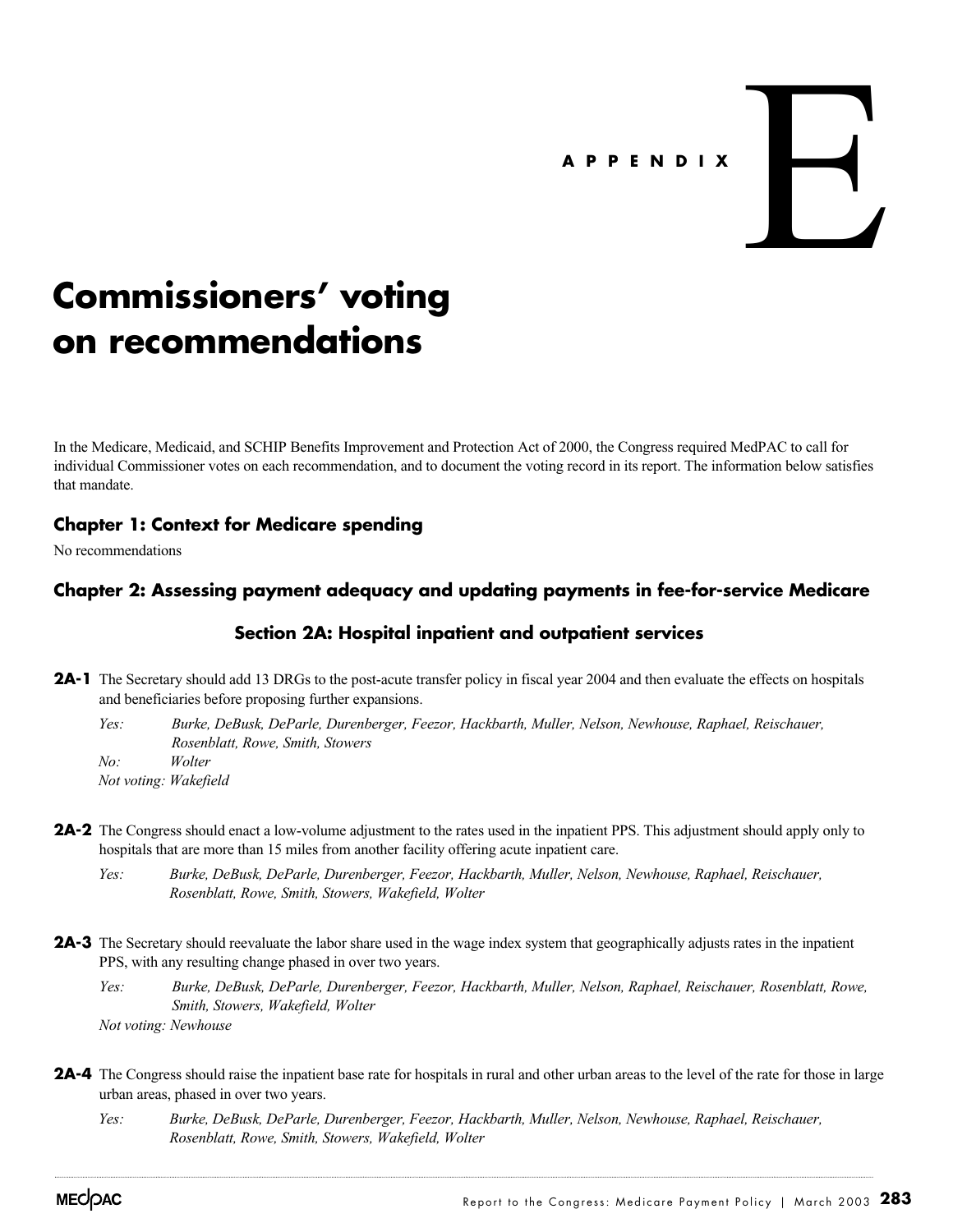**2A-5** The Congress should raise the cap on the disproportionate share add-on a hospital can receive in the inpatient PPS from 5.25 percent to 10 percent, phased in over two years.

*Yes: Burke, DeBusk, Durenberger, Feezor, Hackbarth, Muller, Nelson, Newhouse, Reischauer, Rosenblatt, Rowe, Smith, Stowers, Wakefield, Wolter No: DeParle Not voting: Raphael*

- **2A-6** The Congress should increase payment rates for the inpatient PPS by the rate of increase in the hospital market basket, less 0.4 percent, for fiscal year 2004.
	- *Yes: Burke, DeBusk, DeParle, Durenberger, Feezor, Hackbarth, Muller, Nelson, Newhouse, Raphael, Reischauer, Rosenblatt, Rowe, Smith, Stowers, Wakefield, Wolter*
- **2A-7** The Congress should increase payment rates for the outpatient PPS by the rate of increase in the hospital market basket**,** less 0.9 percent, for calendar year 2004.
	- *Yes: Burke, DeBusk, DeParle, Durenberger, Feezor, Hackbarth, Muller, Nelson, Newhouse, Raphael, Reischauer, Rosenblatt, Rowe, Smith, Stowers, Wakefield, Wolter*

#### **Section 2B: Physician services**

- **2B** The Congress should update payments for physician services by the projected change in input prices, less an adjustment for productivity growth of 0.9 percent, for 2004.
	- *Yes: Burke, DeBusk, DeParle, Durenberger, Feezor, Hackbarth, Muller, Nelson, Newhouse, Raphael, Reischauer, Rosenblatt, Smith, Stowers, Wakefield, Wolter Absent: Rowe*

## **Section 2C: Skilled nursing facility services**

- **2C-1** The Secretary should continue a series of nationally representative studies on access to skilled nursing facility services (similar to studies previously conducted by the Department of Health and Human Services' Office of Inspector General).
	- *Yes: Burke, DeBusk, DeParle, Durenberger, Feezor, Hackbarth, Muller, Nelson, Newhouse, Raphael, Reischauer, Rosenblatt, Smith, Stowers, Wakefield, Wolter Absent: Rowe*
- **2C-2** The Congress should eliminate the update to payment rates for skilled nursing facility services for fiscal year 2004.
	- *Yes: Burke, DeBusk, DeParle, Durenberger, Feezor, Hackbarth, Muller, Nelson, Newhouse, Raphael, Reischauer, Rosenblatt, Smith, Stowers, Wakefield, Wolter Absent: Rowe*
- **2C-3A** Consistent with previous MedPAC recommendations, the Secretary should develop a new classification system for care in skilled nursing facilities.

Because it may take time to develop this system, the Secretary should draw on new and existing research to reallocate payments to achieve a better balance of available resources between the rehabilitation and nonrehabilitation groups.

To allow for immediate reallocation of resources, the Congress should give the Secretary the authority to: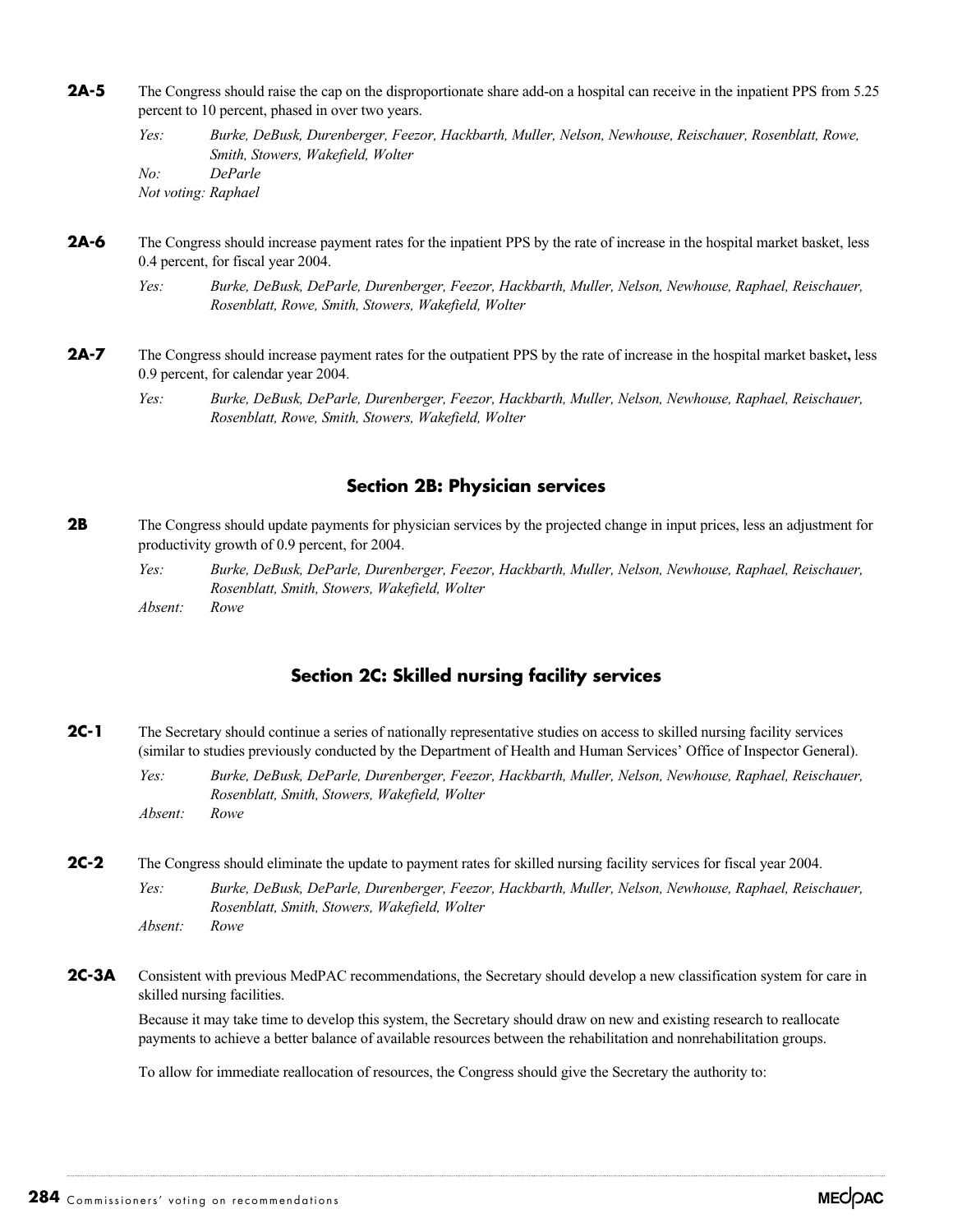• remove some or all of the 6.7 percent payment add-on currently applied to the rehabilitation RUG–III groups.

• reallocate money to the nonrehabilitation RUG–III groups to achieve a better balance of resources among all of the RUG–III groups.

- **2C-3B** If necessary action does not occur within a timely manner, the Congress should provide for a market basket update, less an adjustment for productivity growth of 0.9 percent, for hospital-based skilled nursing facilities to be effective October 1, 2003.
	- *Yes: Burke, DeBusk, DeParle, Durenberger, Feezor, Hackbarth, Muller, Nelson, Newhouse, Raphael, Reischauer, Rosenblatt, Rowe, Smith, Stowers, Wakefield, Wolter*

#### **Section 2D: Home health services**

**2D-1** The Secretary should continue a series of nationally representative studies on access to home health services (similar to studies previously conducted by the Department of Health and Human Services' Office of Inspector General).

*Yes: Burke, DeBusk, DeParle, Durenberger, Feezor, Hackbarth, Muller, Nelson, Newhouse, Raphael, Reischauer, Rosenblatt, Smith, Stowers, Wakefield, Wolter Absent: Rowe*

#### **2D-2** The Congress should extend for one year add-on payments at 5 percent for home health services provided to Medicare beneficiaries who live in rural areas.

*Yes: Burke, DeBusk, DeParle, Durenberger, Feezor, Hackbarth, Muller, Nelson, Newhouse, Raphael, Reischauer, Rosenblatt, Smith, Stowers, Wakefield, Wolter Absent: Rowe*

**2D-3** The Congress should eliminate the update to payment rates for home health services for fiscal year 2004.

*Yes: Burke, DeBusk, DeParle, Durenberger, Feezor, Hackbarth, Muller, Nelson, Newhouse, Reischauer, Rosenblatt, Smith, Stowers, Wakefield, Wolter Not voting: Raphael*

*Absent: Rowe* 

#### **Section 2E: Outpatient dialysis services**

**2E** The Congress should update the composite rate payment by the projected change in input prices, less 0.9 percent, for calendar year 2004.

*Yes: Burke, DeBusk, DeParle, Durenberger, Hackbarth, Muller, Nelson, Newhouse, Raphael, Reischauer, Rosenblatt, Smith, Stowers, Wakefield, Wolter*

*Not voting: Feezor Absent: Rowe*